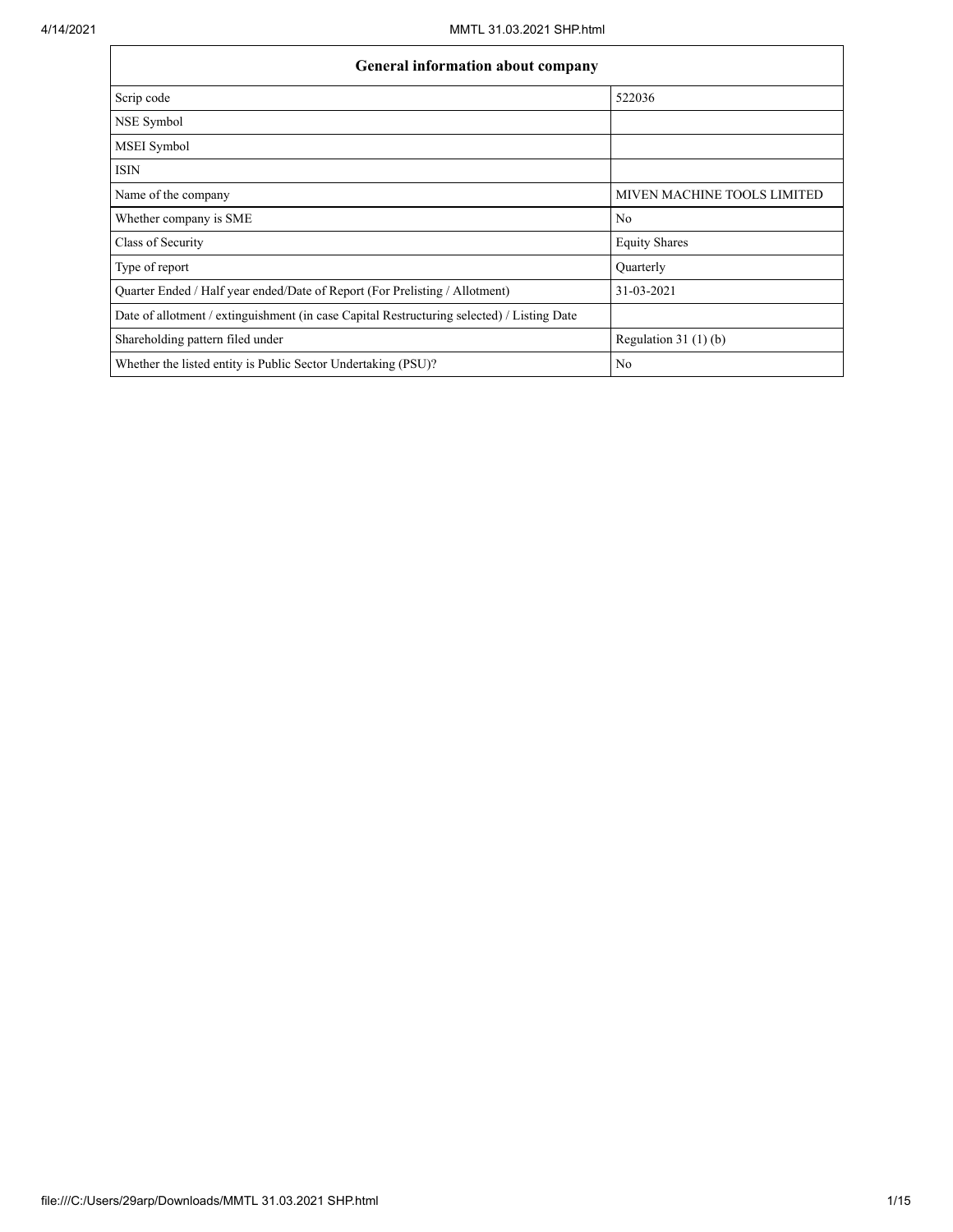|                | <b>Declaration</b>                                                                        |        |                                |                       |                             |  |  |  |  |  |  |
|----------------|-------------------------------------------------------------------------------------------|--------|--------------------------------|-----------------------|-----------------------------|--|--|--|--|--|--|
| Sr.<br>No.     | Particular                                                                                | Yes/No | Promoter and<br>Promoter Group | Public<br>shareholder | Non Promoter-<br>Non Public |  |  |  |  |  |  |
| $\vert$ 1      | Whether the Listed Entity has issued any partly paid up shares?                           | No     | No                             | No                    | No                          |  |  |  |  |  |  |
| $\overline{2}$ | Whether the Listed Entity has issued any Convertible Securities<br>2                      | No.    | No                             | No.                   | N <sub>0</sub>              |  |  |  |  |  |  |
| $\overline{3}$ | Whether the Listed Entity has issued any Warrants?                                        | No.    | No                             | N <sub>0</sub>        | N <sub>0</sub>              |  |  |  |  |  |  |
| $\overline{4}$ | Whether the Listed Entity has any shares against which<br>depository receipts are issued? | No     | No                             | No                    | No                          |  |  |  |  |  |  |
| $\overline{5}$ | Whether the Listed Entity has any shares in locked-in?                                    | No     | No                             | No                    | No                          |  |  |  |  |  |  |
| 6              | Whether any shares held by promoters are pledge or otherwise<br>encumbered?               | No.    | No                             |                       |                             |  |  |  |  |  |  |
| $\overline{7}$ | Whether company has equity shares with differential voting<br>rights?                     | No     | No                             | No                    | No                          |  |  |  |  |  |  |
| 8              | Whether the listed entity has any significant beneficial owner?                           | No.    |                                |                       |                             |  |  |  |  |  |  |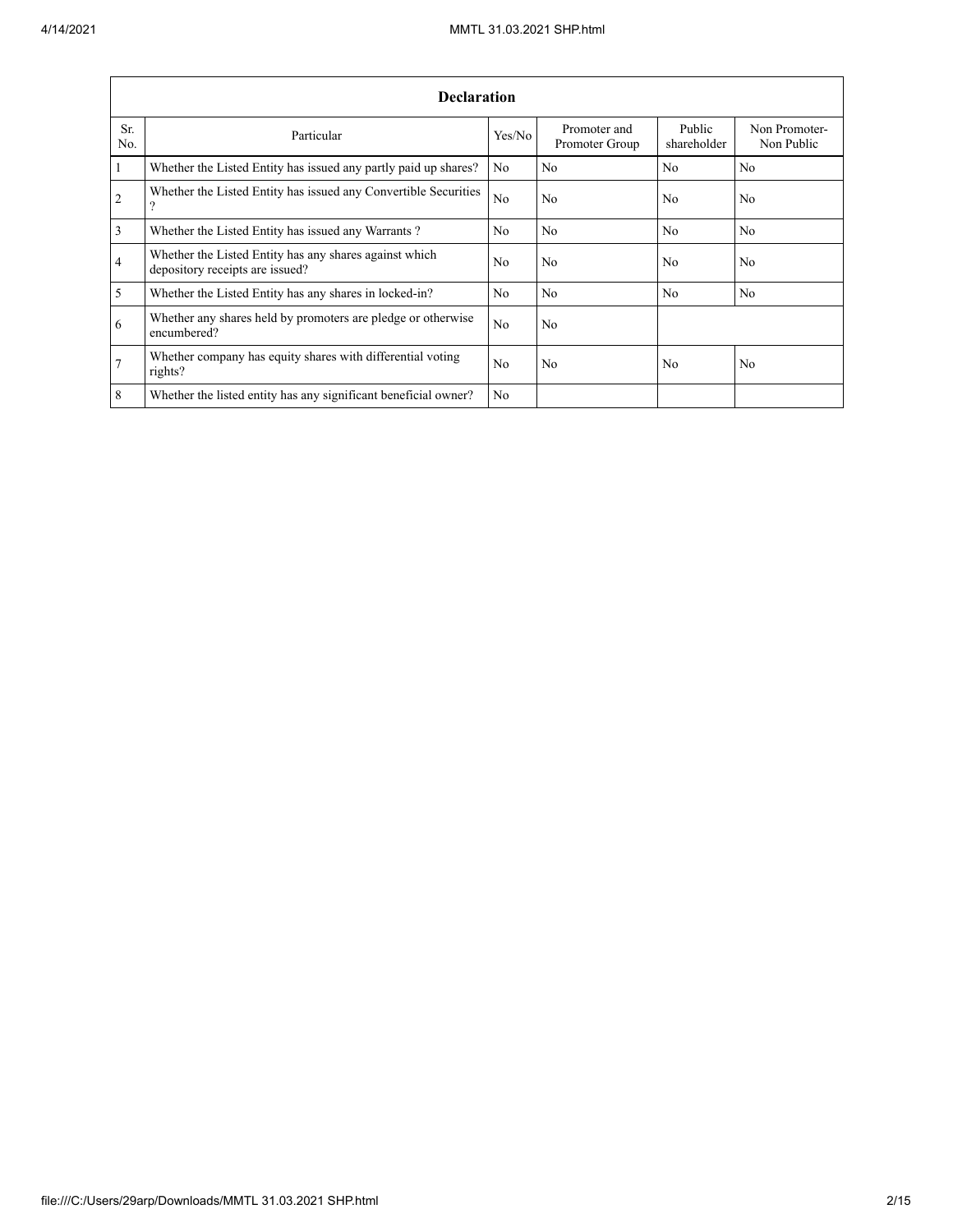| Category<br>of<br>(I) | Category                                | No. of<br>fully paid<br>Nos. Of                                                                                           |                     | No. Of<br>Partly  | No. Of<br>shares         | Total nos.<br>shares | Shareholding as a<br>% of total no. of   | Number of Voting Rights held in each<br>class of securities (IX) |  |                           |            |
|-----------------------|-----------------------------------------|---------------------------------------------------------------------------------------------------------------------------|---------------------|-------------------|--------------------------|----------------------|------------------------------------------|------------------------------------------------------------------|--|---------------------------|------------|
|                       | shareholder                             | shareholders                                                                                                              | up equity<br>shares | paid-up<br>equity | underlying<br>Depository | held (VII)           | shares (calculated<br>as per SCRR, 1957) |                                                                  |  | No of Voting (XIV) Rights | Total as a |
|                       | (II)                                    | $= (IV) +$<br>(III)<br>Receipts<br>(VIII) As a % of<br>shares<br>held (IV)<br>$(V)+(VI)$<br>$(A+B+C2)$<br>held(V)<br>(VI) |                     | Class<br>eg: $X$  | Class<br>eg:y            | Total                | $%$ of<br>$(A+B+C)$                      |                                                                  |  |                           |            |
| (A)                   | Promoter<br>&<br>Promoter<br>Group      | 3                                                                                                                         | 2252600             |                   |                          | 2252600              | 75                                       | 2252600                                                          |  | 2252600                   | 75         |
| (B)                   | Public                                  | 2082                                                                                                                      | 750900              |                   |                          | 750900               | 25                                       | 750900                                                           |  | 750900                    | 25         |
| (C)                   | Non<br>Promoter-<br>Non Public          |                                                                                                                           |                     |                   |                          |                      |                                          |                                                                  |  |                           |            |
| (C1)                  | <b>Shares</b><br>underlying<br>DRs      |                                                                                                                           |                     |                   |                          |                      |                                          |                                                                  |  |                           |            |
| (C2)                  | Shares held<br>by<br>Employee<br>Trusts |                                                                                                                           |                     |                   |                          |                      |                                          |                                                                  |  |                           |            |
|                       | Total                                   | 2085                                                                                                                      | 3003500             |                   |                          | 3003500              | 100                                      | 3003500                                                          |  | 3003500                   | 100        |

## **Table I - Summary Statement holding of specified securities**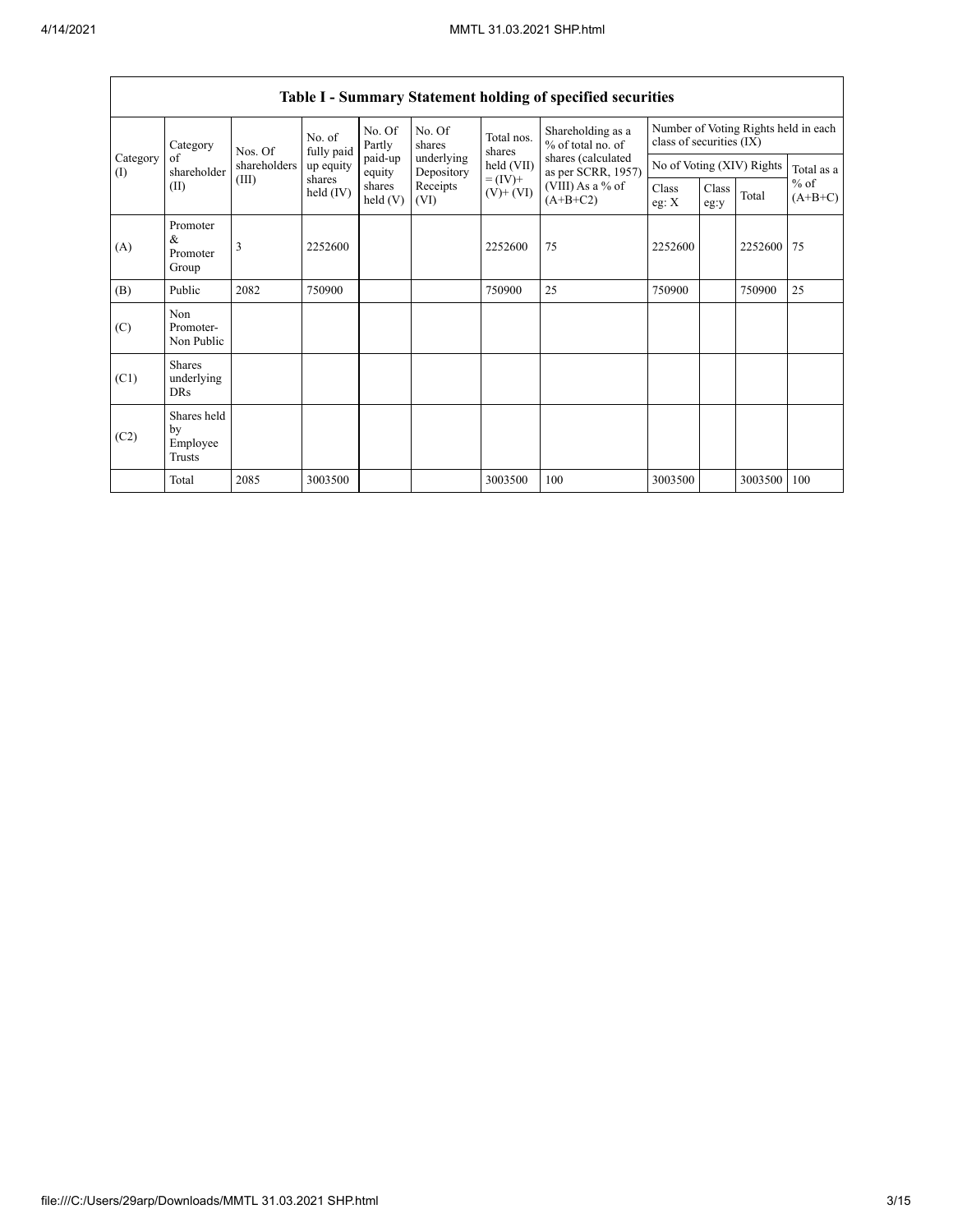|                                                          | Table I - Summary Statement holding of specified securities                           |                                       |                                                  |                                                                                          |                                                                                    |                                                  |            |                                                                        |  |                                                                       |
|----------------------------------------------------------|---------------------------------------------------------------------------------------|---------------------------------------|--------------------------------------------------|------------------------------------------------------------------------------------------|------------------------------------------------------------------------------------|--------------------------------------------------|------------|------------------------------------------------------------------------|--|-----------------------------------------------------------------------|
| Category<br>Category<br>of<br>shareholder<br>(1)<br>(II) |                                                                                       | No. Of<br><b>Shares</b><br>Underlying | No. of<br><b>Shares</b><br>Underlying            | No. Of Shares<br>Underlying<br>Outstanding<br>convertible                                | Shareholding, as a %<br>assuming full<br>conversion of<br>convertible securities ( | Number of<br>Locked in<br>shares (XII)           |            | Number of<br>Shares<br>pledged or<br>otherwise<br>encumbered<br>(XIII) |  | Number of<br>equity shares<br>held in<br>dematerialized<br>form (XIV) |
|                                                          | Outstanding<br>Outstanding<br>convertible<br>Warrants<br>securities<br>$(X_i)$<br>(X) |                                       | securities and<br>No. Of<br>Warrants (Xi)<br>(a) | as a percentage of<br>diluted share capital)<br>$(XI)=(VII)+(X)$ As a %<br>of $(A+B+C2)$ | No.<br>(a)                                                                         | As a<br>$%$ of<br>total<br>Shares<br>held<br>(b) | No.<br>(a) | As $\mathbf{a}$<br>$%$ of<br>total<br>Shares<br>held<br>(b)            |  |                                                                       |
| (A)                                                      | Promoter<br>&<br>Promoter<br>Group                                                    |                                       |                                                  |                                                                                          | 75                                                                                 |                                                  |            |                                                                        |  | 2252600                                                               |
| (B)                                                      | Public                                                                                |                                       |                                                  |                                                                                          | 25                                                                                 |                                                  |            |                                                                        |  | 420401                                                                |
| (C)                                                      | Non<br>Promoter-<br>Non Public                                                        |                                       |                                                  |                                                                                          |                                                                                    |                                                  |            |                                                                        |  |                                                                       |
| (C1)                                                     | <b>Shares</b><br>underlying<br><b>DRs</b>                                             |                                       |                                                  |                                                                                          |                                                                                    |                                                  |            |                                                                        |  |                                                                       |
| (C2)                                                     | Shares held<br>by<br>Employee<br>Trusts                                               |                                       |                                                  |                                                                                          |                                                                                    |                                                  |            |                                                                        |  |                                                                       |
|                                                          | Total                                                                                 |                                       |                                                  |                                                                                          | 100                                                                                |                                                  |            |                                                                        |  | 2673001                                                               |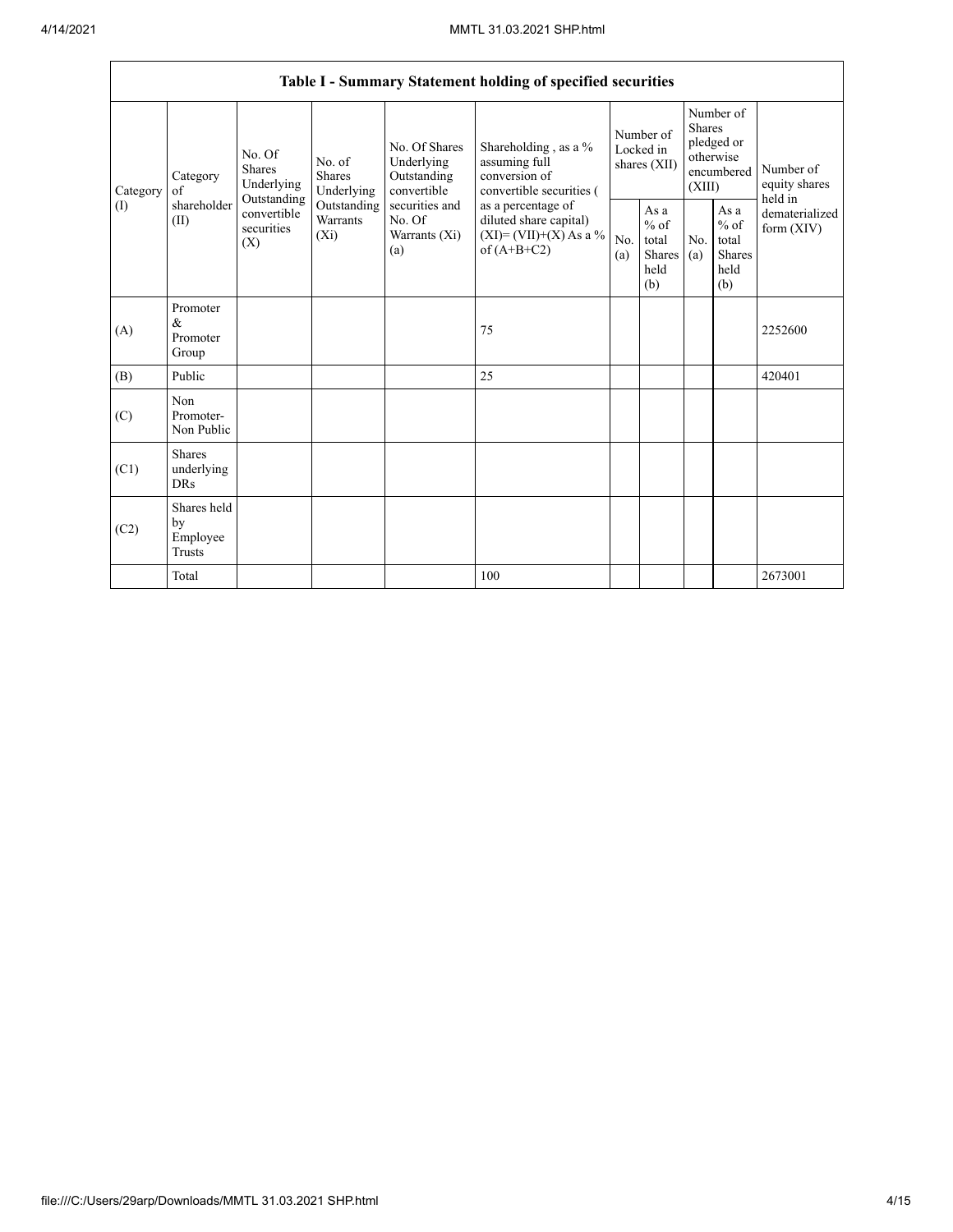| Table II - Statement showing shareholding pattern of the Promoter and Promoter Group        |                                                                                                                     |                                                                                      |                            |                       |                                    |                             |                                              |                               |               |                                 |                                 |  |
|---------------------------------------------------------------------------------------------|---------------------------------------------------------------------------------------------------------------------|--------------------------------------------------------------------------------------|----------------------------|-----------------------|------------------------------------|-----------------------------|----------------------------------------------|-------------------------------|---------------|---------------------------------|---------------------------------|--|
|                                                                                             |                                                                                                                     |                                                                                      | No. of                     | No. Of<br>Partly      | No. Of                             | Total<br>nos.               | Shareholding<br>as a % of total              | each class of securities (IX) |               | Number of Voting Rights held in |                                 |  |
| Sr.                                                                                         | Category & Name<br>of the                                                                                           | Nos. Of<br>shareholders                                                              | fully<br>paid up<br>equity | paid-<br>up<br>equity | shares<br>underlying<br>Depository | shares<br>held<br>$(VII) =$ | no. of shares<br>(calculated as<br>per SCRR, | No of Voting (XIV) Rights     |               |                                 | Total<br>as a %                 |  |
|                                                                                             | Shareholders (I)                                                                                                    | (III)                                                                                | shares<br>held<br>(IV)     | shares<br>held<br>(V) | Receipts<br>(VI)                   | $(IV)$ +<br>$(V)$ +<br>(VI) | 1957) (VIII)<br>As a % of<br>$(A+B+C2)$      | Class eg:<br>Χ                | Class<br>eg:y | Total                           | of<br>Total<br>Voting<br>rights |  |
| A                                                                                           |                                                                                                                     | Table II - Statement showing shareholding pattern of the Promoter and Promoter Group |                            |                       |                                    |                             |                                              |                               |               |                                 |                                 |  |
| (1)                                                                                         | Indian                                                                                                              |                                                                                      |                            |                       |                                    |                             |                                              |                               |               |                                 |                                 |  |
| (a)                                                                                         | Individuals/Hindu<br>undivided Family                                                                               | $\overline{2}$                                                                       | 500                        |                       |                                    | 500                         | 0.02                                         | 500                           |               | 500                             | 0.02                            |  |
| (d)                                                                                         | Any Other<br>(specify)                                                                                              | $\mathbf{1}$                                                                         | 2252100                    |                       |                                    | 2252100                     | 74.98                                        | 2252100                       |               | 2252100                         | 74.98                           |  |
| Sub-Total (A)<br>(1)                                                                        |                                                                                                                     | 3                                                                                    | 2252600                    |                       |                                    | 2252600                     | 75                                           | 2252600                       |               | 2252600                         | 75                              |  |
| (2)                                                                                         | Foreign                                                                                                             |                                                                                      |                            |                       |                                    |                             |                                              |                               |               |                                 |                                 |  |
| Total<br>Shareholding<br>of Promoter<br>and Promoter<br>Group $(A)=$<br>$(A)(1)+(A)$<br>(2) |                                                                                                                     | 3                                                                                    | 2252600                    |                       |                                    | 2252600                     | 75                                           | 2252600                       |               | 2252600                         | 75                              |  |
| B                                                                                           | Table III - Statement showing shareholding pattern of the Public shareholder                                        |                                                                                      |                            |                       |                                    |                             |                                              |                               |               |                                 |                                 |  |
| (1)                                                                                         | Institutions                                                                                                        |                                                                                      |                            |                       |                                    |                             |                                              |                               |               |                                 |                                 |  |
| (3)                                                                                         | Non-institutions                                                                                                    |                                                                                      |                            |                       |                                    |                             |                                              |                               |               |                                 |                                 |  |
| (a(i))                                                                                      | Individuals -<br>i.Individual<br>shareholders<br>holding nominal<br>share capital up to<br>Rs. 2 lakhs.             | 2063                                                                                 | 421602                     |                       |                                    | 421602                      | 14.04                                        | 421602                        |               | 421602                          | 14.04                           |  |
| (a(ii))                                                                                     | Individuals - ii.<br>Individual<br>shareholders<br>holding nominal<br>share capital in<br>excess of Rs. 2<br>lakhs. | 8                                                                                    | 262232                     |                       |                                    | 262232                      | 8.73                                         | 262232                        |               | 262232                          | 8.73                            |  |
| (e)                                                                                         | Any Other<br>(specify)                                                                                              | 11                                                                                   | 67066                      |                       |                                    | 67066                       | 2.23                                         | 67066                         |               | 67066                           | 2.23                            |  |
| Sub-Total (B)<br>(3)                                                                        |                                                                                                                     | 2082                                                                                 | 750900                     |                       |                                    | 750900                      | $25\,$                                       | 750900                        |               | 750900                          | 25                              |  |
| Total Public<br>Shareholding<br>$(B)=(B)(1)+$<br>$(B)(2)+(B)(3)$                            |                                                                                                                     | 2082                                                                                 | 750900                     |                       |                                    | 750900                      | 25                                           | 750900                        |               | 750900                          | 25                              |  |
| $\mathbf C$                                                                                 | Table IV - Statement showing shareholding pattern of the Non Promoter- Non Public shareholder                       |                                                                                      |                            |                       |                                    |                             |                                              |                               |               |                                 |                                 |  |
| Total (<br>$A+B+C2$ )                                                                       |                                                                                                                     | 2085                                                                                 | 3003500                    |                       |                                    | 3003500                     | $100\,$                                      | 3003500                       |               | 3003500                         | 100                             |  |
| Total<br>$(A+B+C)$                                                                          |                                                                                                                     | 2085                                                                                 | 3003500                    |                       |                                    | 3003500                     | 100                                          | 3003500                       |               | 3003500                         | 100                             |  |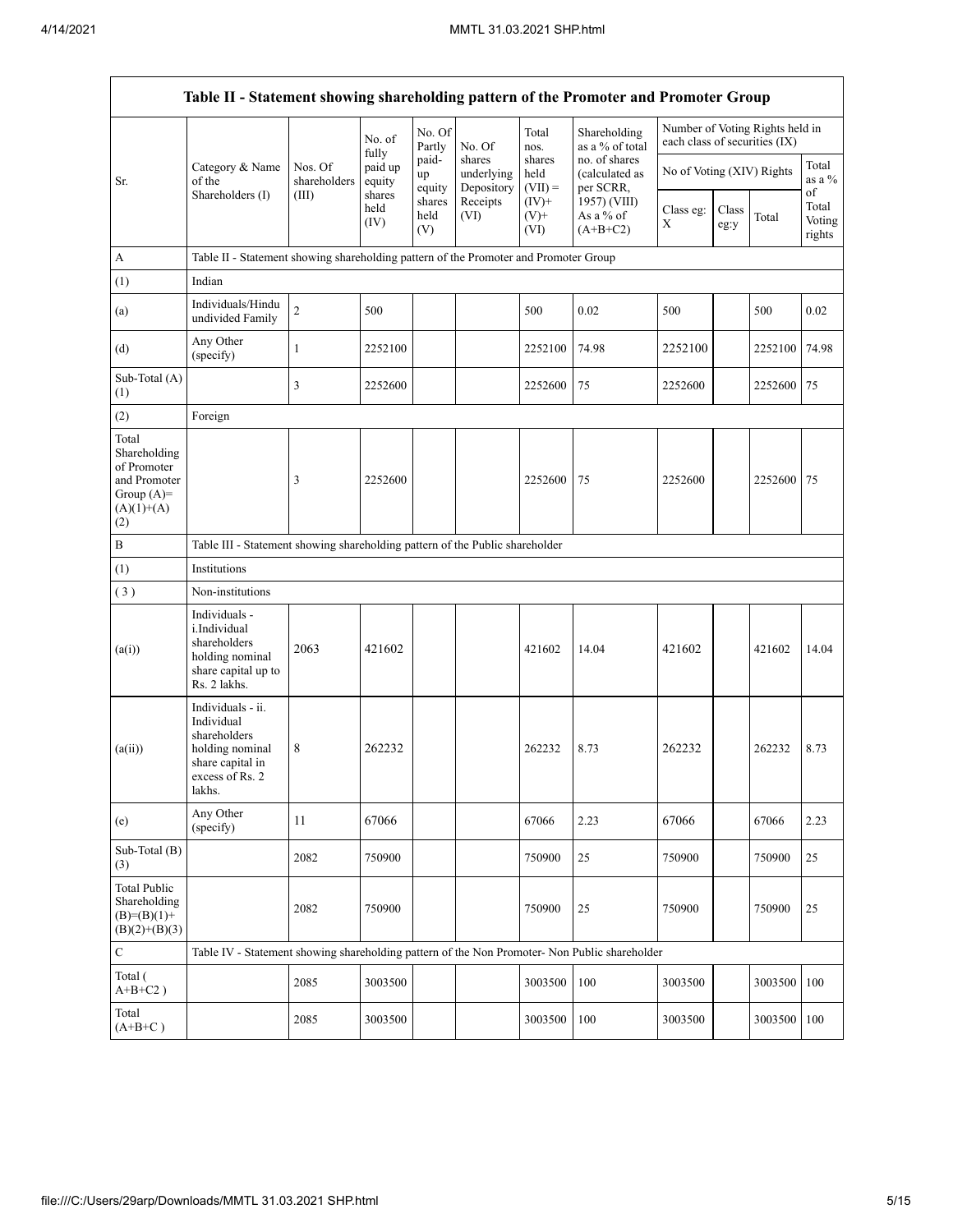|                                                                                         | Table II - Statement showing shareholding pattern of the Promoter and Promoter Group                                                                      |  |                                                           |                                                                                                                                                                           |  |                                                          |            |                                                                        |                                       |  |
|-----------------------------------------------------------------------------------------|-----------------------------------------------------------------------------------------------------------------------------------------------------------|--|-----------------------------------------------------------|---------------------------------------------------------------------------------------------------------------------------------------------------------------------------|--|----------------------------------------------------------|------------|------------------------------------------------------------------------|---------------------------------------|--|
| Sr.                                                                                     | No. Of<br>No. of<br>Shares<br>Shares<br>Underlying<br>Underlying<br>Outstanding<br>Outstanding<br>convertible<br>Warrants<br>securities<br>$(X_i)$<br>(X) |  | No. Of Shares<br>Underlying<br>Outstanding<br>convertible | Shareholding, as a %<br>assuming full conversion of<br>convertible securities (as a<br>percentage of diluted share<br>capital) $(XI) = (VII)+(X) As$<br>a % of $(A+B+C2)$ |  | Number of<br>Locked in<br>shares (XII)                   |            | Number of<br>Shares<br>pledged or<br>otherwise<br>encumbered<br>(XIII) | Number of<br>equity shares<br>held in |  |
|                                                                                         |                                                                                                                                                           |  | securities and<br>No. Of Warrants<br>$(Xi)$ (a)           |                                                                                                                                                                           |  | As a<br>$\%$ of<br>total<br><b>Shares</b><br>held<br>(b) | No.<br>(a) | As a<br>$%$ of<br>total<br><b>Shares</b><br>held<br>(b)                | dematerialized<br>form $(XIV)$        |  |
| $\boldsymbol{A}$                                                                        |                                                                                                                                                           |  |                                                           | Table II - Statement showing shareholding pattern of the Promoter and Promoter Group                                                                                      |  |                                                          |            |                                                                        |                                       |  |
| (1)                                                                                     | Indian                                                                                                                                                    |  |                                                           |                                                                                                                                                                           |  |                                                          |            |                                                                        |                                       |  |
| (a)                                                                                     |                                                                                                                                                           |  |                                                           | 0.02                                                                                                                                                                      |  |                                                          |            |                                                                        | 500                                   |  |
| (d)                                                                                     |                                                                                                                                                           |  |                                                           | 74.98                                                                                                                                                                     |  |                                                          |            |                                                                        | 2252100                               |  |
| Sub-Total (A)<br>(1)                                                                    |                                                                                                                                                           |  |                                                           | 75                                                                                                                                                                        |  |                                                          |            |                                                                        | 2252600                               |  |
| (2)                                                                                     | Foreign                                                                                                                                                   |  |                                                           |                                                                                                                                                                           |  |                                                          |            |                                                                        |                                       |  |
| Total<br>Shareholding<br>of Promoter<br>and Promoter<br>Group $(A)=$<br>$(A)(1)+(A)(2)$ |                                                                                                                                                           |  |                                                           | 75                                                                                                                                                                        |  |                                                          |            |                                                                        | 2252600                               |  |
| $\, {\bf B}$                                                                            |                                                                                                                                                           |  |                                                           | Table III - Statement showing shareholding pattern of the Public shareholder                                                                                              |  |                                                          |            |                                                                        |                                       |  |
| (1)                                                                                     | Institutions                                                                                                                                              |  |                                                           |                                                                                                                                                                           |  |                                                          |            |                                                                        |                                       |  |
| (3)                                                                                     | Non-institutions                                                                                                                                          |  |                                                           |                                                                                                                                                                           |  |                                                          |            |                                                                        |                                       |  |
| (a(i))                                                                                  |                                                                                                                                                           |  |                                                           | 14.04                                                                                                                                                                     |  |                                                          |            |                                                                        | 141603                                |  |
| (a(ii))                                                                                 |                                                                                                                                                           |  |                                                           | 8.73                                                                                                                                                                      |  |                                                          |            |                                                                        | 262232                                |  |
| (e)                                                                                     |                                                                                                                                                           |  |                                                           | 2.23                                                                                                                                                                      |  |                                                          |            |                                                                        | 16566                                 |  |
| Sub-Total (B)<br>(3)                                                                    |                                                                                                                                                           |  |                                                           | 25                                                                                                                                                                        |  |                                                          |            |                                                                        | 420401                                |  |
| <b>Total Public</b><br>Shareholding<br>$(B)=(B)(1)$ +<br>$(B)(2)+(B)(3)$                |                                                                                                                                                           |  |                                                           | 25                                                                                                                                                                        |  |                                                          |            |                                                                        | 420401                                |  |
| $\mathbf C$                                                                             |                                                                                                                                                           |  |                                                           | Table IV - Statement showing shareholding pattern of the Non Promoter- Non Public shareholder                                                                             |  |                                                          |            |                                                                        |                                       |  |
| Total (<br>$A+B+C2$ )                                                                   |                                                                                                                                                           |  |                                                           | 100                                                                                                                                                                       |  |                                                          |            |                                                                        | 2673001                               |  |
| Total (A+B+C<br>$\lambda$                                                               |                                                                                                                                                           |  |                                                           | 100                                                                                                                                                                       |  |                                                          |            |                                                                        | 2673001                               |  |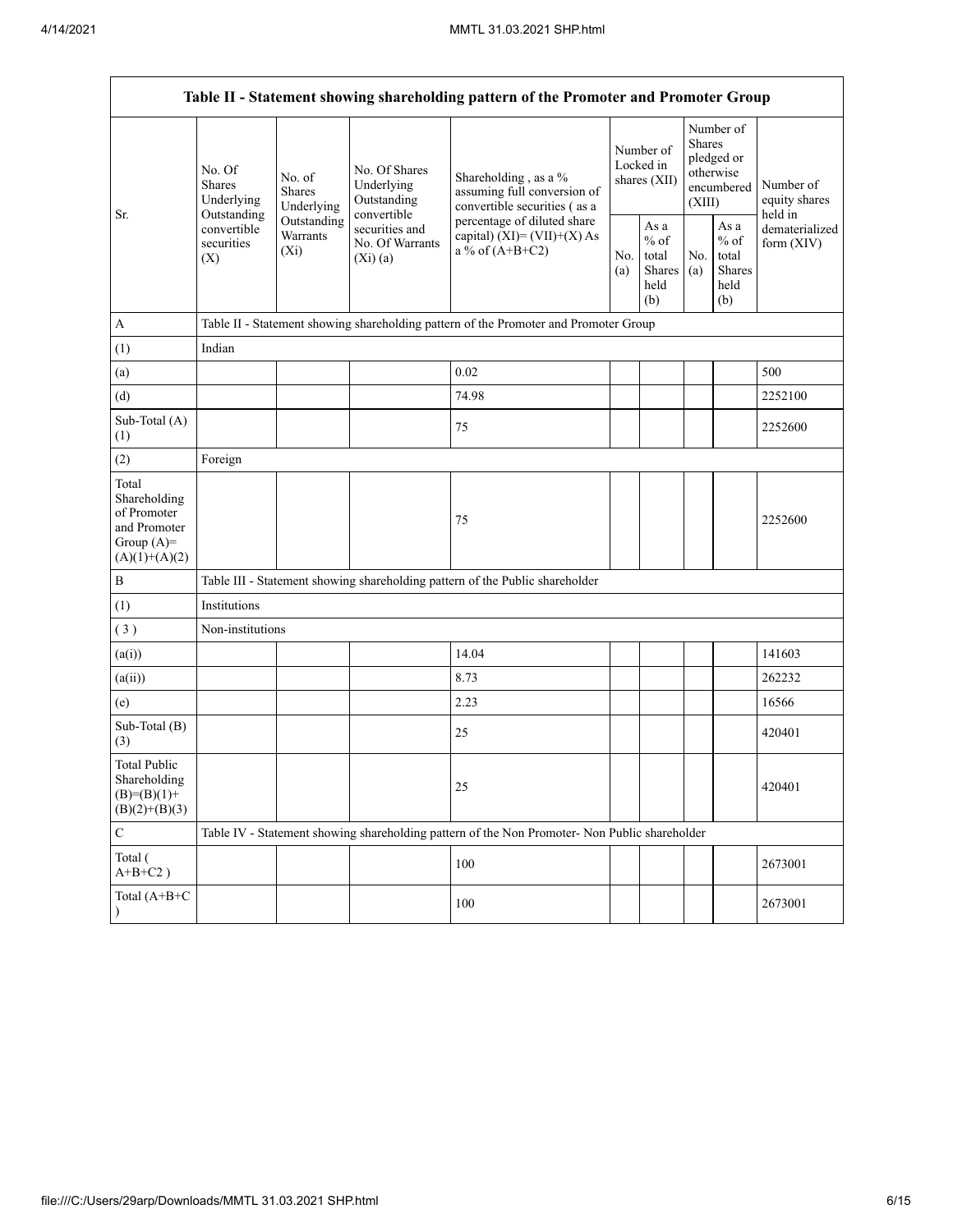| Individuals/Hindu undivided Family                                                                                                                                                       |                                                               |            |                       |  |  |  |  |
|------------------------------------------------------------------------------------------------------------------------------------------------------------------------------------------|---------------------------------------------------------------|------------|-----------------------|--|--|--|--|
| Searial No.                                                                                                                                                                              | $\mathbf{1}$                                                  | $\sqrt{2}$ |                       |  |  |  |  |
| Name of the<br>Shareholders (I)                                                                                                                                                          | Vikram R Sirur                                                | Alka Sirur | Click here to go back |  |  |  |  |
| PAN(II)                                                                                                                                                                                  | AHLPS2899B                                                    | AHLPS2898A | Total                 |  |  |  |  |
| No. of fully paid<br>up equity shares<br>$held$ (IV)                                                                                                                                     | 300                                                           | 200        | 500                   |  |  |  |  |
| No. Of Partly paid-<br>up equity shares<br>held(V)                                                                                                                                       |                                                               |            |                       |  |  |  |  |
| No. Of shares<br>underlying<br>Depository<br>Receipts (VI)                                                                                                                               |                                                               |            |                       |  |  |  |  |
| Total nos. shares<br>held $(VII) = (IV) +$<br>$(V)$ + $(VI)$                                                                                                                             | 300                                                           | 200        | 500                   |  |  |  |  |
| Shareholding as a<br>% of total no. of<br>shares (calculated<br>as per SCRR,<br>1957) (VIII) As a<br>% of $(A+B+C2)$                                                                     | 0.01                                                          | 0.01       | 0.02                  |  |  |  |  |
|                                                                                                                                                                                          | Number of Voting Rights held in each class of securities (IX) |            |                       |  |  |  |  |
| Class eg:X                                                                                                                                                                               | 300                                                           | 200        | 500                   |  |  |  |  |
| Class eg:y                                                                                                                                                                               |                                                               |            |                       |  |  |  |  |
| Total                                                                                                                                                                                    | 300                                                           | 200        | 500                   |  |  |  |  |
| Total as a % of<br>Total Voting rights                                                                                                                                                   | $0.01\,$                                                      | $0.01\,$   | 0.02                  |  |  |  |  |
| No. Of Shares<br>Underlying<br>Outstanding<br>convertible<br>securities $(X)$                                                                                                            |                                                               |            |                       |  |  |  |  |
| No. of Shares<br>Underlying<br>Outstanding<br>Warrants (Xi)                                                                                                                              |                                                               |            |                       |  |  |  |  |
| No. Of Shares<br>Underlying<br>Outstanding<br>convertible<br>securities and No.<br>Of Warrants (Xi)<br>(a)                                                                               |                                                               |            |                       |  |  |  |  |
| Shareholding, as a<br>% assuming full<br>conversion of<br>convertible<br>securities (as a<br>percentage of<br>diluted share<br>capital) (XI)=<br>$(VII)+(Xi)(a)$ As a<br>% of $(A+B+C2)$ | 0.01                                                          | 0.01       | 0.02                  |  |  |  |  |
| Number of Locked in shares (XII)                                                                                                                                                         |                                                               |            |                       |  |  |  |  |
| No. (a)                                                                                                                                                                                  |                                                               |            |                       |  |  |  |  |
| As a % of total<br>Shares held (b)                                                                                                                                                       |                                                               |            |                       |  |  |  |  |
|                                                                                                                                                                                          | Number of Shares pledged or otherwise encumbered (XIII)       |            |                       |  |  |  |  |
| No. $(a)$                                                                                                                                                                                |                                                               |            |                       |  |  |  |  |
|                                                                                                                                                                                          |                                                               |            |                       |  |  |  |  |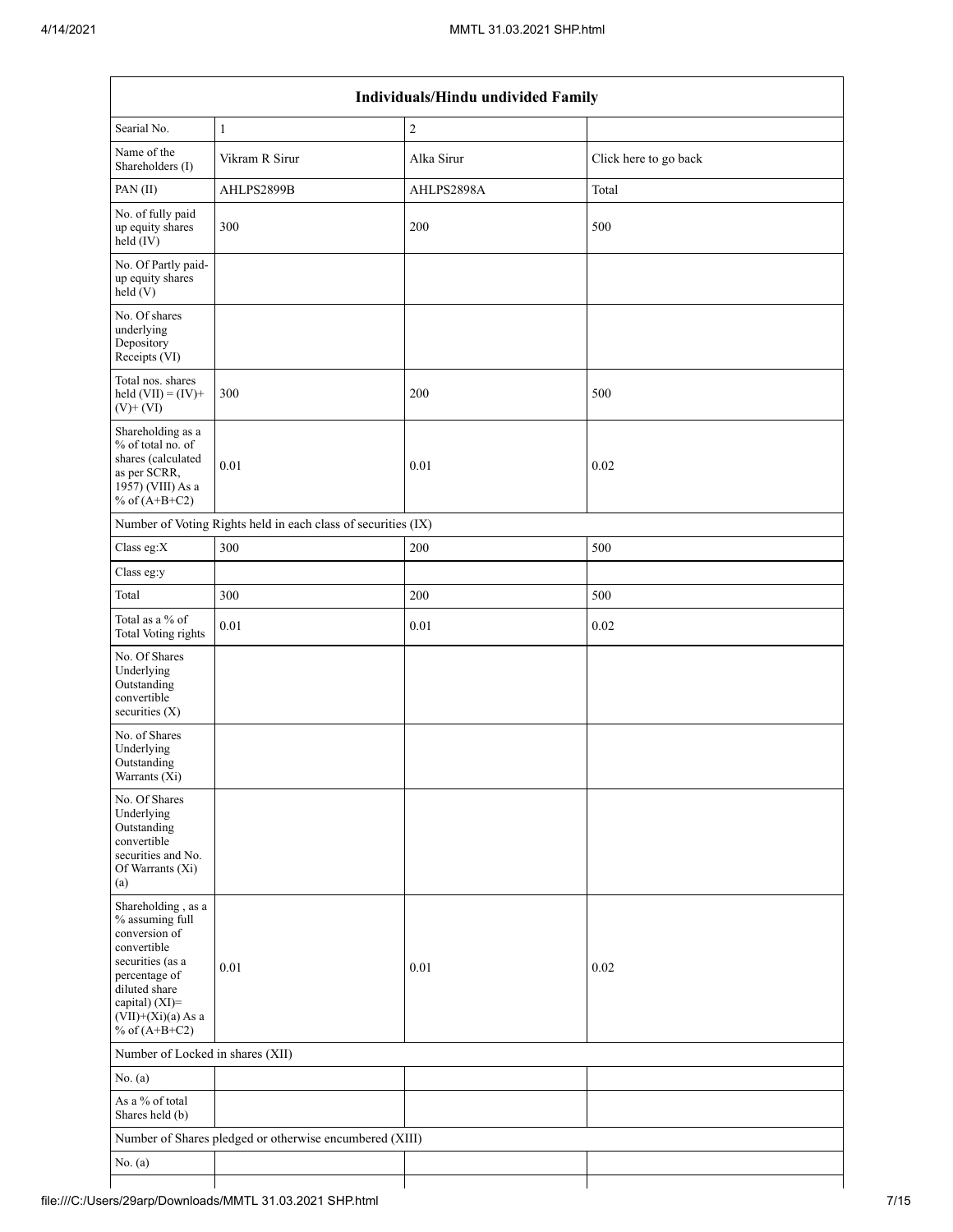## 4/14/2021 MMTL 31.03.2021 SHP.html

| As a % of total<br>Shares held (b)                                   |                              |          |     |  |  |  |  |  |
|----------------------------------------------------------------------|------------------------------|----------|-----|--|--|--|--|--|
| Number of equity<br>shares held in<br>dematerialized<br>form $(XIV)$ | 300                          | 200      | 500 |  |  |  |  |  |
|                                                                      | Reason for not providing PAN |          |     |  |  |  |  |  |
| Reason for not<br>providing PAN                                      |                              |          |     |  |  |  |  |  |
| Shareholder type                                                     | Promoter                     | Promoter |     |  |  |  |  |  |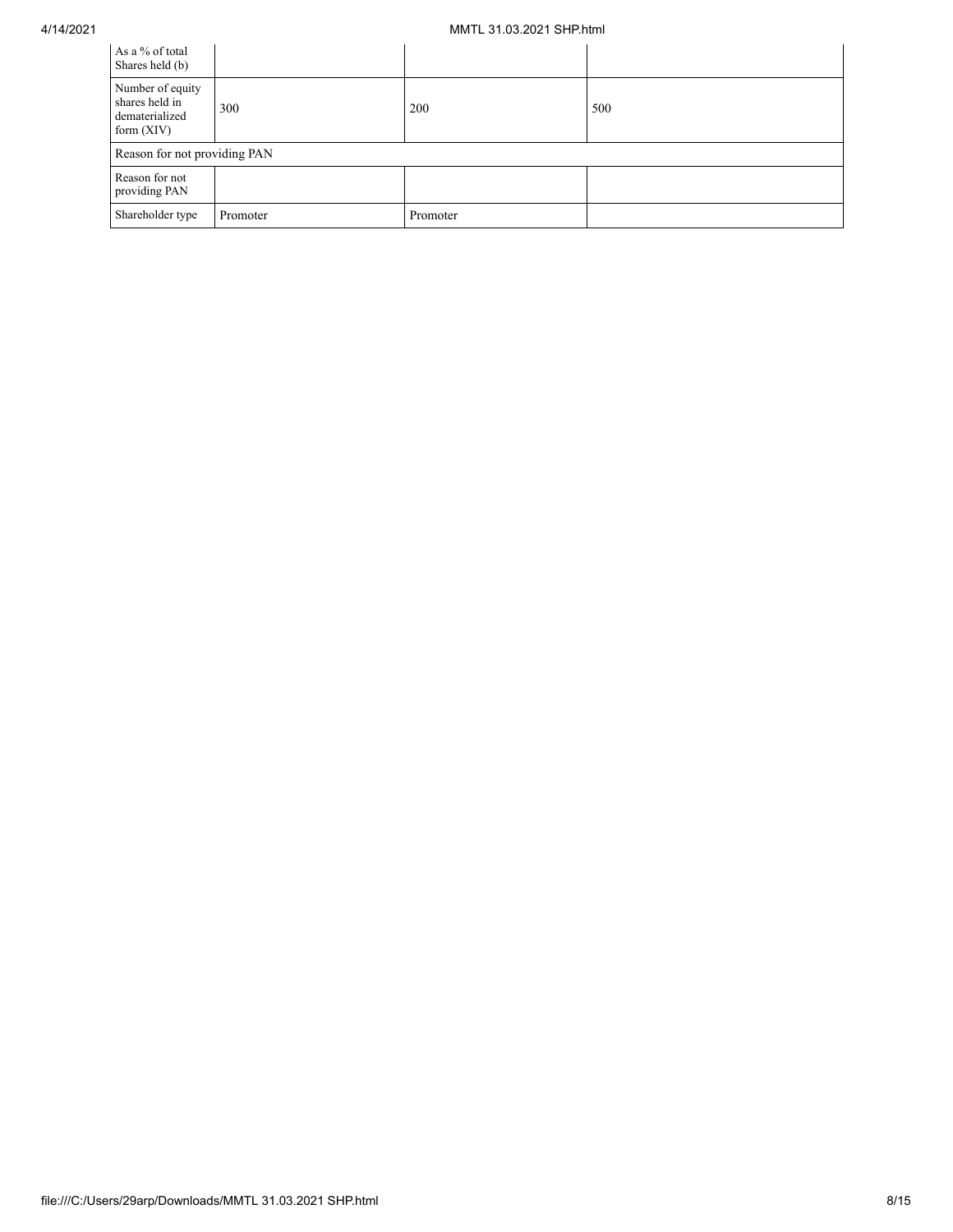|                                                                                                                                                                                      | Any Other (specify)                                           |                       |  |  |  |  |  |  |
|--------------------------------------------------------------------------------------------------------------------------------------------------------------------------------------|---------------------------------------------------------------|-----------------------|--|--|--|--|--|--|
| Searial No.                                                                                                                                                                          | $\mathbf{1}$                                                  |                       |  |  |  |  |  |  |
| Category                                                                                                                                                                             | <b>Bodies Corporate</b>                                       | Click here to go back |  |  |  |  |  |  |
| Name of the<br>Shareholders (I)                                                                                                                                                      | N A Sirur (Hubli) Pvt. Ltd.                                   |                       |  |  |  |  |  |  |
| PAN(II)                                                                                                                                                                              | AAACN6880G                                                    | Total                 |  |  |  |  |  |  |
| No. of the<br>Shareholders (I)                                                                                                                                                       | 1                                                             | 1                     |  |  |  |  |  |  |
| No. of fully paid<br>up equity shares<br>$held$ (IV)                                                                                                                                 | 2252100                                                       | 2252100               |  |  |  |  |  |  |
| No. Of Partly paid-<br>up equity shares<br>held (V)                                                                                                                                  |                                                               |                       |  |  |  |  |  |  |
| No. Of shares<br>underlying<br>Depository<br>Receipts (VI)                                                                                                                           |                                                               |                       |  |  |  |  |  |  |
| Total nos. shares<br>held $(VII) = (IV) +$<br>$(V)$ + $(VI)$                                                                                                                         | 2252100                                                       | 2252100               |  |  |  |  |  |  |
| Shareholding as a<br>% of total no. of<br>shares (calculated<br>as per SCRR,<br>1957) (VIII) As a<br>% of $(A+B+C2)$                                                                 | 74.98                                                         | 74.98                 |  |  |  |  |  |  |
|                                                                                                                                                                                      | Number of Voting Rights held in each class of securities (IX) |                       |  |  |  |  |  |  |
| Class eg: X                                                                                                                                                                          | 2252100                                                       | 2252100               |  |  |  |  |  |  |
| Class eg:y                                                                                                                                                                           |                                                               |                       |  |  |  |  |  |  |
| Total                                                                                                                                                                                | 2252100                                                       | 2252100               |  |  |  |  |  |  |
| Total as a % of<br><b>Total Voting rights</b>                                                                                                                                        | 74.98                                                         | 74.98                 |  |  |  |  |  |  |
| No. Of Shares<br>Underlying<br>Outstanding<br>convertible<br>securities (X)                                                                                                          |                                                               |                       |  |  |  |  |  |  |
| No. of Shares<br>Underlying<br>Outstanding<br>Warrants (Xi)                                                                                                                          |                                                               |                       |  |  |  |  |  |  |
| No. Of Shares<br>Underlying<br>Outstanding<br>convertible<br>securities and No.<br>Of Warrants (Xi)<br>(a)                                                                           |                                                               |                       |  |  |  |  |  |  |
| Shareholding, as a<br>% assuming full<br>conversion of<br>convertible<br>securities (as a<br>percentage of<br>diluted share<br>capital) (XI)=<br>$(VII)+(X)$ As a %<br>of $(A+B+C2)$ | 74.98                                                         | 74.98                 |  |  |  |  |  |  |
| Number of Locked in shares (XII)                                                                                                                                                     |                                                               |                       |  |  |  |  |  |  |
| No. (a)                                                                                                                                                                              |                                                               |                       |  |  |  |  |  |  |
| As a % of total                                                                                                                                                                      |                                                               |                       |  |  |  |  |  |  |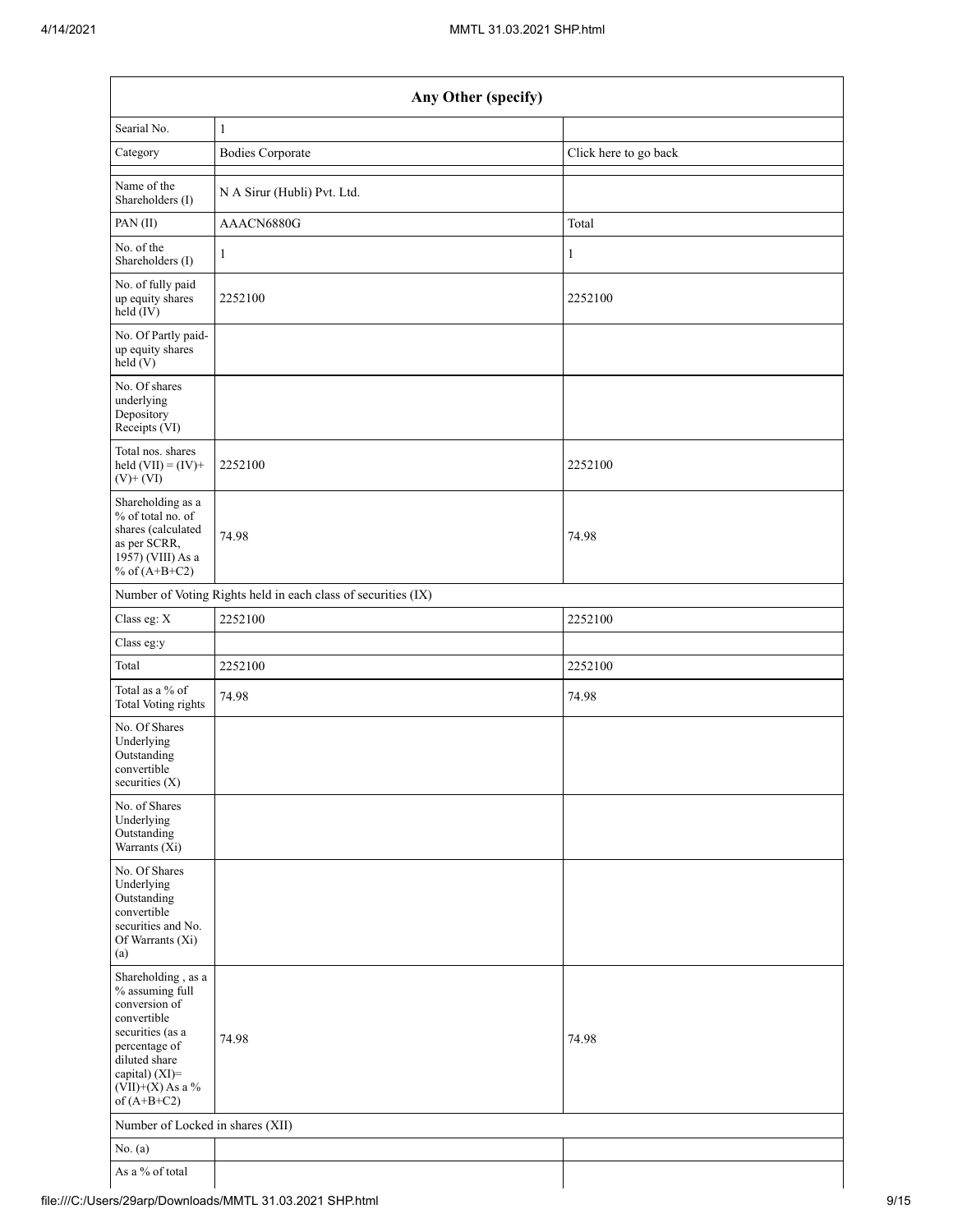| Shares held (b)                                                      |                                                         |         |
|----------------------------------------------------------------------|---------------------------------------------------------|---------|
|                                                                      | Number of Shares pledged or otherwise encumbered (XIII) |         |
| No. (a)                                                              |                                                         |         |
| As a % of total<br>Shares held (b)                                   |                                                         |         |
| Number of equity<br>shares held in<br>dematerialized<br>form $(XIV)$ | 2252100                                                 | 2252100 |
| Reason for not providing PAN                                         |                                                         |         |
| Reason for not<br>providing PAN                                      |                                                         |         |
| Shareholder type                                                     | Promoter                                                |         |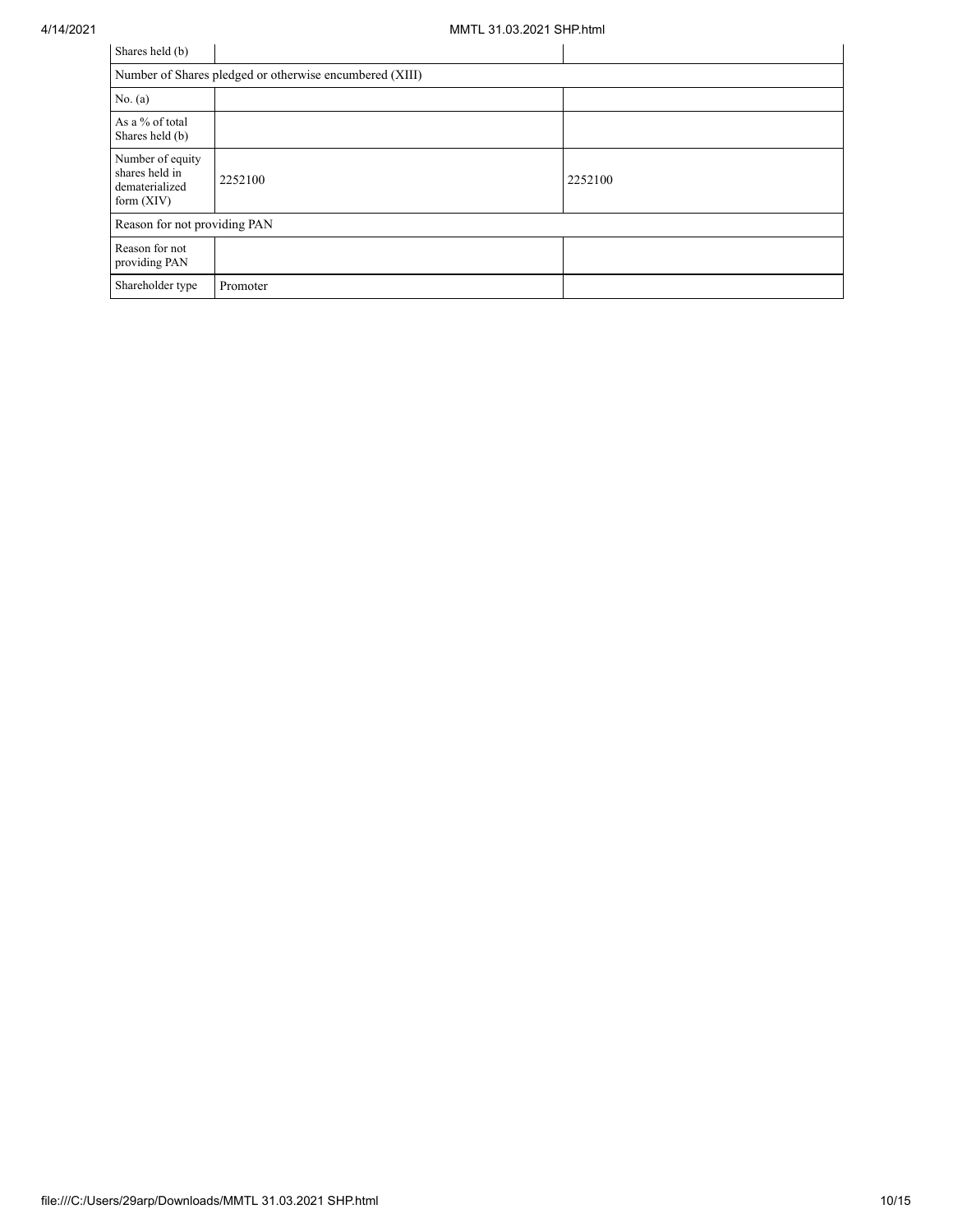| Searial No.                                                                                                                                                                          | $\mathbf{1}$                                                  | $\overline{c}$ | $\overline{\mathbf{3}}$  | $\overline{4}$   |                          |
|--------------------------------------------------------------------------------------------------------------------------------------------------------------------------------------|---------------------------------------------------------------|----------------|--------------------------|------------------|--------------------------|
| Name of the<br>Shareholders (I)                                                                                                                                                      | SURESHKUMAR RAJMAL<br>SALGIA                                  | Aparna Kini    | Manohar Kamalaksh<br>Rao | Shripad<br>Goggi | Click here to go<br>back |
| PAN(II)                                                                                                                                                                              | ACPPS6073E                                                    | AAAPR9507M     | AAKPR1639N               | BFKPG2400J       | Total                    |
| No. of fully paid<br>up equity shares<br>$\text{held} (IV)$                                                                                                                          | 44799                                                         | 42665          | 42665                    | 39437            | 169566                   |
| No. Of Partly paid-<br>up equity shares<br>held (V)                                                                                                                                  |                                                               |                |                          |                  |                          |
| No. Of shares<br>underlying<br>Depository<br>Receipts (VI)                                                                                                                           |                                                               |                |                          |                  |                          |
| Total nos. shares<br>held $(VII) = (IV) +$<br>$(V)$ + $(VI)$                                                                                                                         | 44799                                                         | 42665          | 42665                    | 39437            | 169566                   |
| Shareholding as a<br>% of total no. of<br>shares (calculated<br>as per SCRR,<br>1957) (VIII) As a<br>% of $(A+B+C2)$                                                                 | 1.49                                                          | 1.42           | 1.42                     | 1.31             | 5.65                     |
|                                                                                                                                                                                      | Number of Voting Rights held in each class of securities (IX) |                |                          |                  |                          |
| Class eg: X                                                                                                                                                                          | 44799                                                         | 42665          | 42665                    | 39437            | 169566                   |
| Class eg:y                                                                                                                                                                           |                                                               |                |                          |                  |                          |
| Total                                                                                                                                                                                | 44799                                                         | 42665          | 42665                    | 39437            | 169566                   |
| Total as a % of<br>Total Voting rights                                                                                                                                               | 1.49                                                          | 1.42           | 1.42                     | 1.31             | 5.65                     |
| No. Of Shares<br>Underlying<br>Outstanding<br>convertible<br>securities $(X)$                                                                                                        |                                                               |                |                          |                  |                          |
| No. of Shares<br>Underlying<br>Outstanding<br>Warrants (Xi)                                                                                                                          |                                                               |                |                          |                  |                          |
| No. Of Shares<br>Underlying<br>Outstanding<br>convertible<br>securities and No.<br>Of Warrants (Xi)<br>(a)                                                                           |                                                               |                |                          |                  |                          |
| Shareholding, as a<br>% assuming full<br>conversion of<br>convertible<br>securities (as a<br>percentage of<br>diluted share<br>capital) (XI)=<br>$(VII)+(X)$ As a %<br>of $(A+B+C2)$ | 1.49                                                          | 1.42           | 1.42                     | 1.31             | 5.65                     |
| Number of Locked in shares (XII)                                                                                                                                                     |                                                               |                |                          |                  |                          |
| No. $(a)$                                                                                                                                                                            |                                                               |                |                          |                  |                          |
| As a % of total<br>Shares held (b)                                                                                                                                                   |                                                               |                |                          |                  |                          |
| Number of equity<br>shares held in                                                                                                                                                   | 44799                                                         | 42665          | 42665                    | 39437            | 169566                   |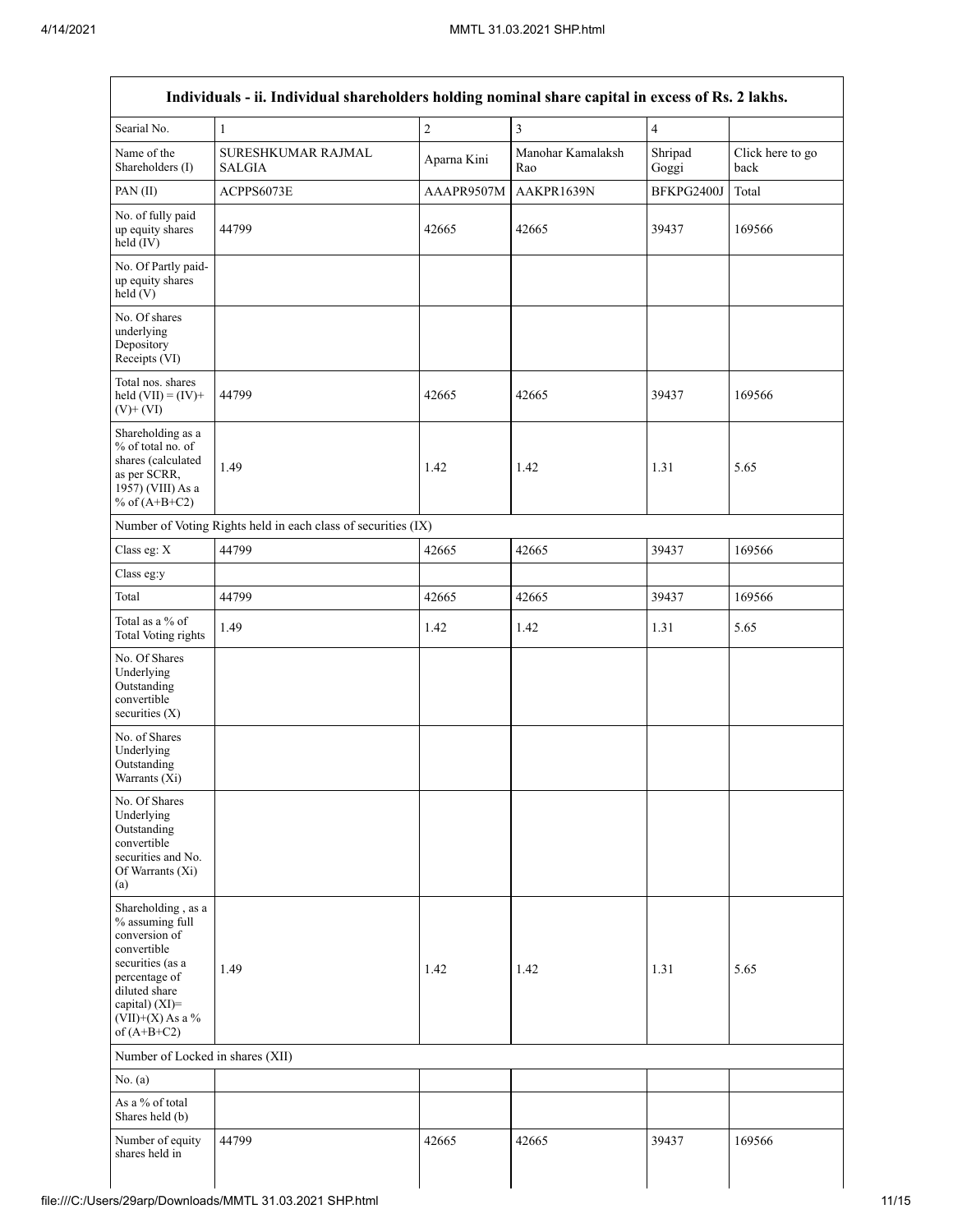| dematerialized<br>form $(XIV)$  |  |  |  |
|---------------------------------|--|--|--|
| Reason for not providing PAN    |  |  |  |
| Reason for not<br>providing PAN |  |  |  |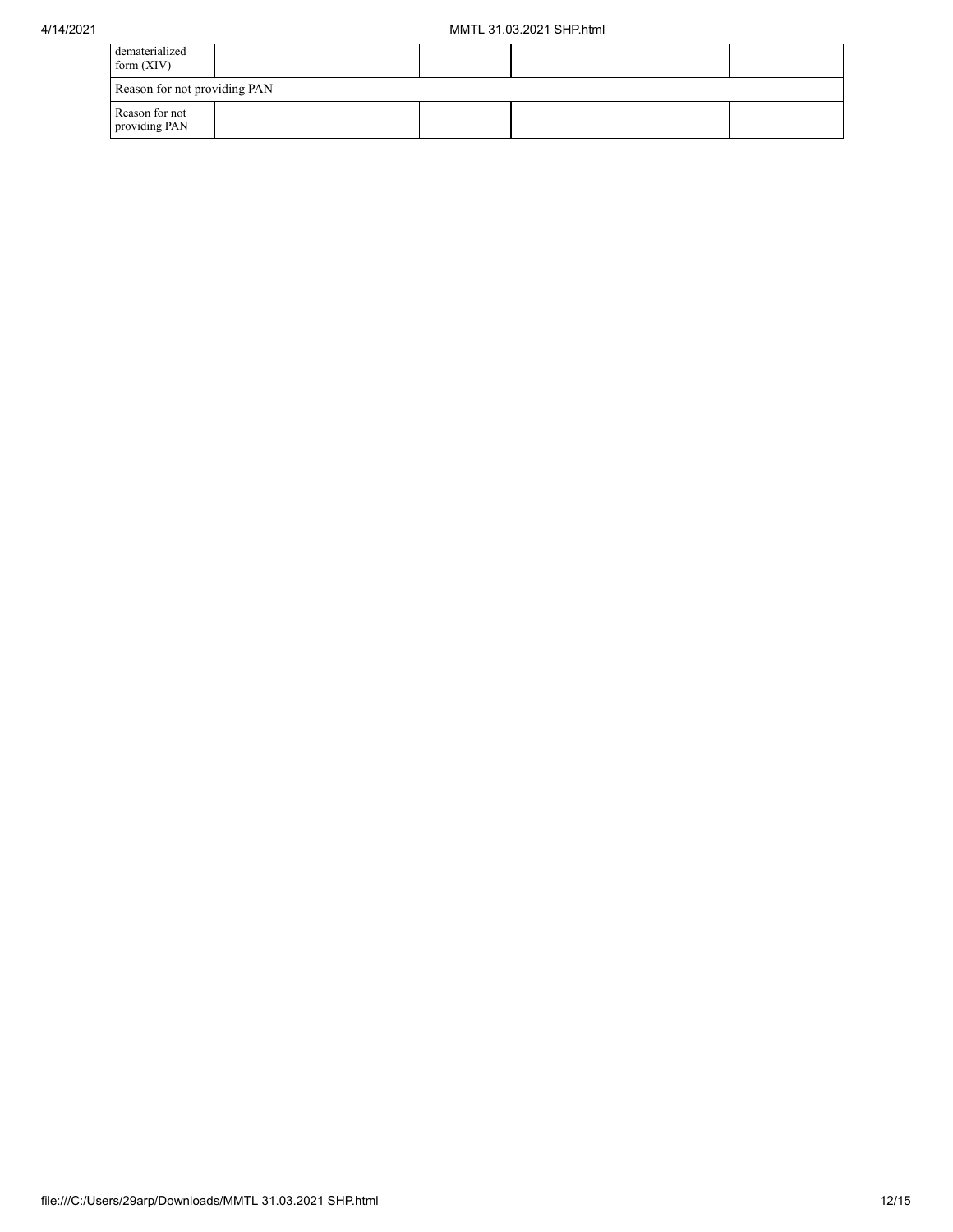| Any Other (specify)                                                                                                                                                                                                      |                                                               |                            |                              |                         |                                |  |  |  |
|--------------------------------------------------------------------------------------------------------------------------------------------------------------------------------------------------------------------------|---------------------------------------------------------------|----------------------------|------------------------------|-------------------------|--------------------------------|--|--|--|
| Searial No.                                                                                                                                                                                                              | $\mathbf{1}$                                                  | $\overline{c}$             | $\overline{3}$               | $\overline{\mathbf{4}}$ |                                |  |  |  |
| Category                                                                                                                                                                                                                 | <b>Bodies Corporate</b>                                       | <b>Bodies</b><br>Corporate | Non-Resident<br>Indian (NRI) | Trusts                  |                                |  |  |  |
| Category / More<br>than 1 percentage                                                                                                                                                                                     | More than 1 percentage of shareholding                        | Category                   | Category                     | Category                |                                |  |  |  |
| Name of the<br>Shareholders (I)                                                                                                                                                                                          | PRUDENTIAL MANAGEMENT AND SERVICES<br>PRIVATE LIMITED         |                            |                              |                         | Click here to<br>$\rm go$ back |  |  |  |
| PAN (II)                                                                                                                                                                                                                 | AABCP3125F                                                    |                            |                              |                         | Total                          |  |  |  |
| No. of the<br>Shareholders (I)                                                                                                                                                                                           | 1                                                             | 7                          | $\sqrt{2}$                   | 1                       | 10                             |  |  |  |
| No. of fully paid<br>up equity shares<br>held (IV)                                                                                                                                                                       | 50000                                                         | 16732                      | 134                          | 200                     | 17066                          |  |  |  |
| No. Of Partly paid-<br>up equity shares<br>$\text{held} (V)$                                                                                                                                                             |                                                               |                            |                              |                         |                                |  |  |  |
| No. Of shares<br>underlying<br>Depository<br>Receipts (VI)                                                                                                                                                               |                                                               |                            |                              |                         |                                |  |  |  |
| Total nos. shares<br>held $(VII) = (IV) +$<br>$(V)$ + $(VI)$                                                                                                                                                             | 50000                                                         | 16732                      | 134                          | 200                     | 17066                          |  |  |  |
| Shareholding as a<br>% of total no. of<br>shares (calculated<br>as per SCRR,<br>1957) (VIII) As a<br>% of $(A+B+C2)$                                                                                                     | 1.66                                                          | 0.56                       | $\boldsymbol{0}$             | 0.01                    | 0.57                           |  |  |  |
|                                                                                                                                                                                                                          | Number of Voting Rights held in each class of securities (IX) |                            |                              |                         |                                |  |  |  |
| Class eg: X                                                                                                                                                                                                              | 50000                                                         | 16732                      | 134                          | 200                     | 17066                          |  |  |  |
| Class eg:y                                                                                                                                                                                                               |                                                               |                            |                              |                         |                                |  |  |  |
| Total                                                                                                                                                                                                                    | 50000                                                         | 16732                      | 134                          | 200                     | 17066                          |  |  |  |
| Total as a % of<br><b>Total Voting rights</b>                                                                                                                                                                            | 1.66                                                          | 0.56                       | $\boldsymbol{0}$             | $0.01\,$                | 0.57                           |  |  |  |
| No. Of Shares<br>Underlying<br>Outstanding<br>convertible<br>securities $(X)$                                                                                                                                            |                                                               |                            |                              |                         |                                |  |  |  |
| No. of Shares<br>Underlying<br>Outstanding<br>Warrants (Xi)                                                                                                                                                              |                                                               |                            |                              |                         |                                |  |  |  |
| No. Of Shares<br>Underlying<br>Outstanding<br>convertible<br>securities and No.<br>Of Warrants (Xi)<br>(a)                                                                                                               |                                                               |                            |                              |                         |                                |  |  |  |
| Shareholding, as a<br>% assuming full<br>conversion of<br>convertible<br>securities (as a<br>percentage of<br>diluted share<br>capital) (XI)=<br>$(VII)+(X)$ As a %<br>of $(A+B+C2)$<br>Number of Locked in shares (XII) | 1.66                                                          | 0.56                       | $\boldsymbol{0}$             | 0.01                    | 0.57                           |  |  |  |
|                                                                                                                                                                                                                          |                                                               |                            |                              |                         |                                |  |  |  |

┯

┯

T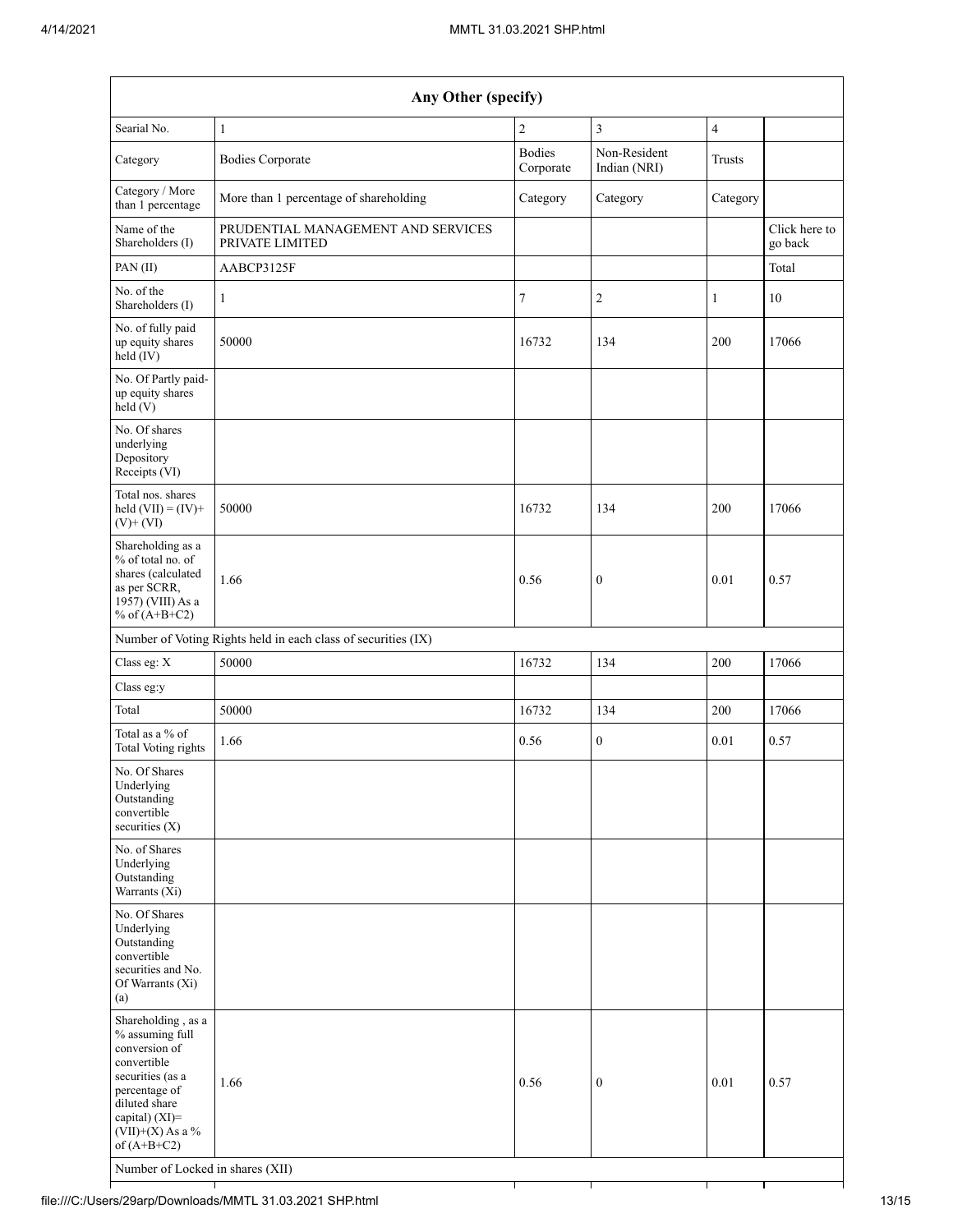| No. $(a)$                                                            |    |       |     |     |       |  |  |  |
|----------------------------------------------------------------------|----|-------|-----|-----|-------|--|--|--|
| As a % of total<br>Shares held (b)                                   |    |       |     |     |       |  |  |  |
| Number of equity<br>shares held in<br>dematerialized<br>form $(XIV)$ | л. | 16232 | 134 | 200 | 16566 |  |  |  |
| Reason for not providing PAN                                         |    |       |     |     |       |  |  |  |
| Reason for not<br>providing PAN                                      |    |       |     |     |       |  |  |  |